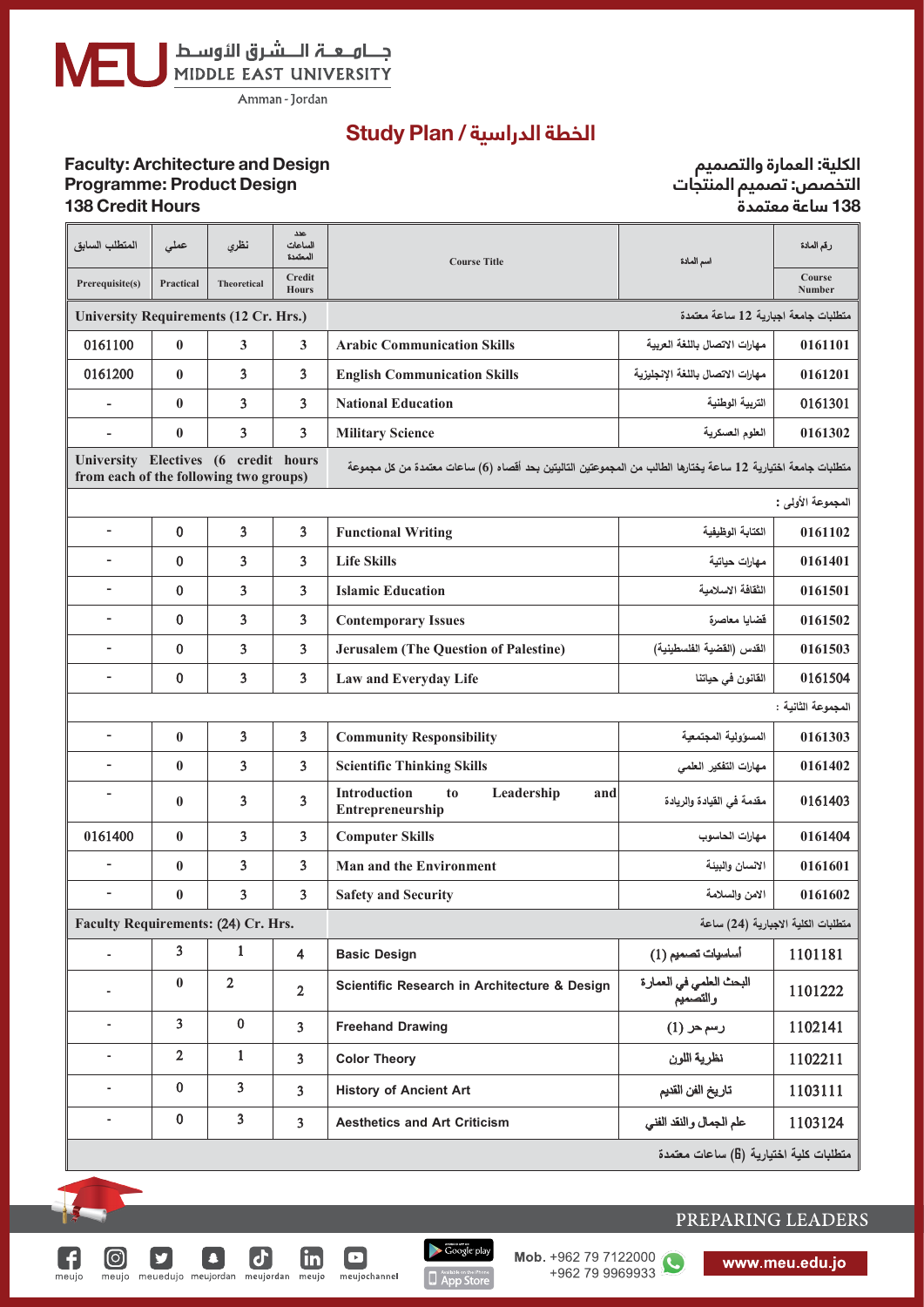

G

 $m$ eujo

 $\textcircled{\scriptsize{}}$ 

 $|\mathbf{y}|$ 

 $\boldsymbol{\sigma}$ 

meujo meuedujo meujordan meujordan meujo meujochannel

 $\boxed{\mathbf{c}}$ 

 $\Box$ 

 $\mathbf{m}$ 

# جـــاهــعـــة الــــشـرق الأوســط<br>MIDDLE EAST UNIVERSITY

Amman - Jordan

|                          | $\mathbf{2}$ | 1              | 3              | <b>Computer Design Applications</b> | تطبيقات التصميم بالحاسوب | 1101262 |
|--------------------------|--------------|----------------|----------------|-------------------------------------|--------------------------|---------|
| $\overline{\phantom{0}}$ |              | $\overline{2}$ | 3              | <b>Contemporary Arab Art</b>        | فن عربي معاصر            | 1101416 |
| $\overline{\phantom{0}}$ | $\mathbf{0}$ | 3              | 3              | <b>Creative Thinking</b>            | التفكير الإبداعي         | 1101424 |
| $\overline{\phantom{0}}$ | 3            | $\Omega$       | $\overline{3}$ | <b>Sketching</b>                    | رسم سريع                 | 1102143 |
| $\overline{\phantom{0}}$ | $\mathbf{2}$ | 1              | 3              | <b>Textile printing</b>             | طباعة المنسوجات          | 1102144 |
| $\overline{\phantom{0}}$ | 2            |                | 3              | <b>Visual Communication Skills</b>  | مهارات الاتصال البصري    | 1103332 |
| $\overline{\phantom{a}}$ | 3            | $\mathbf{0}$   | 3              | <b>Interior Design Supplements</b>  | مكملات التصميم الداخلي   | 1103335 |
| $\overline{\phantom{0}}$ | 2            | 1              | 3              | <b>Exhibitions Design</b>           | تصميم معارض              | 1103435 |

| Area of Study Requirements: (84) Cr. Hrs. |                |                |                         |                                                                             | متطلبات التخصص الاجبارية: (84) ساعة                   |         |
|-------------------------------------------|----------------|----------------|-------------------------|-----------------------------------------------------------------------------|-------------------------------------------------------|---------|
|                                           | 3              | $\mathbf{0}$   | 3                       | <b>Mechanical and Engineering Drawing</b>                                   | الرسم الهندسي والميكانيكي                             | 1141101 |
| 1141101                                   | 3              | $\mathbf{0}$   | 3                       | <b>Experimental Model Design</b>                                            | تصميم نماذج العرض التجريبية<br>للمنتج                 | 1141102 |
| 1101181                                   | $\overline{2}$ | 1              | $\overline{3}$          | <b>Product Design Fundamentals</b>                                          | اساسيات تصميم المنتجات                                | 1141103 |
| 1141103                                   | 2              | 1              | 3                       | Product Design (1) / Design of Lightening<br><b>Units</b>                   | تصميم المنتج (1) / تصميم<br>وحدات الانار ة            | 1141201 |
| 1141102                                   | $\bf{0}$       | 3              | 3                       | Human Factors Engineering (Ergonomics)                                      | هندسة العوامل البشرية<br>(الارجونومكس)                | 1142105 |
| 1141201                                   | $\overline{2}$ | 1              | $\overline{\mathbf{3}}$ | Product Design (2) /Design of Educational<br>Games                          | / تصميم  تصميم المنتج (2)<br>الألعاب التعليمية        | 1142202 |
| 1142202                                   | $\overline{2}$ | 1              | 3                       | Product Design (3) / Design of Ergonomic<br><b>Furniture</b>                | / تصميم تصميم المنتج (3)<br>الأثاث الارجنومي          | 1142203 |
| 1101181                                   | $\mathbf{2}$   | $\mathbf{1}$   | 3                       | <b>Shadow and Perspectives</b>                                              | المنظور الهندسي والظلال                               | 1142301 |
| 1141101                                   | $\overline{2}$ | $\bf{0}$       | $\overline{2}$          | Computer-Assisted Design (1)                                                | التصميم بالحاسوب (1)                                  | 1142302 |
| 1142302                                   | $\overline{2}$ | $\bf{0}$       | $\overline{2}$          | Computer-Assisted Design (2)                                                | التصميم بالحاسوب (2)                                  | 1142303 |
| 1142302                                   | $\bf{0}$       | $\overline{2}$ | $\overline{2}$          | <b>Product Display</b>                                                      | أساليب عرض التصميم                                    | 1142306 |
| 1142401                                   | $\bf{0}$       | $\overline{2}$ | $\mathbf{2}$            | <b>Polymer Engineering</b>                                                  | هندسة انتاج البوليمرات                                | 1142308 |
| 1141201                                   | $\mathbf{0}$   | 3              | 3                       | <b>History of Industrial Design</b>                                         | تاريخ التصميم الصناعى                                 | 1142401 |
| 1142308                                   | $\bf{0}$       | 3              | 3                       | <b>Materials Technologies and Manufacture</b>                               | تكنولوجيا الخامات وعمليات<br>التصنيع                  | 1143104 |
| 1142303                                   | $\bf{0}$       | 3              | 3                       | <b>Shape Analysis</b>                                                       | التحليل البنائى للشكل                                 | 1143106 |
| 1142203                                   | $\mathbf{2}$   | 1              | 3                       | Product Design (4) / Equipment Design                                       | تصميم المنتج (4) / تصميم<br>الأجهز ة                  | 1143204 |
| 1143204                                   | $\overline{2}$ | $\mathbf{1}$   | 3                       | Product Design (5) / Design of Industrial and<br><b>Interaction Systems</b> | تصميم المنتج (5) / تصميم<br>النظم الصنآعية والتفاعلية | 1143205 |
| 1142308                                   | $\mathbf{2}$   | $\bf{0}$       | $\mathbf{2}$            | <b>Packaging Design</b>                                                     | تصميم التعبنة والتغليف                                | 1143304 |
| 1143104                                   | $\overline{2}$ | 1              | 3                       | <b>Rapid Prototyping</b>                                                    | النمذجة السر بعة                                      | 1143305 |
| 1142303                                   | $\bf{0}$       | $\mathbf{2}$   | $\overline{2}$          | <b>Artificial Intelligence</b>                                              | الذكاء الاصطناعي                                      | 1143307 |
| 1143204                                   | $\bf{0}$       | 3              | 3                       | <b>Engineering Economics</b>                                                | الاقتصاد الهندسي                                      | 1143402 |

Google play

App Store

Mob. +962 79 7122000

### PREPARING LEADERS

www.meu.edu.jo